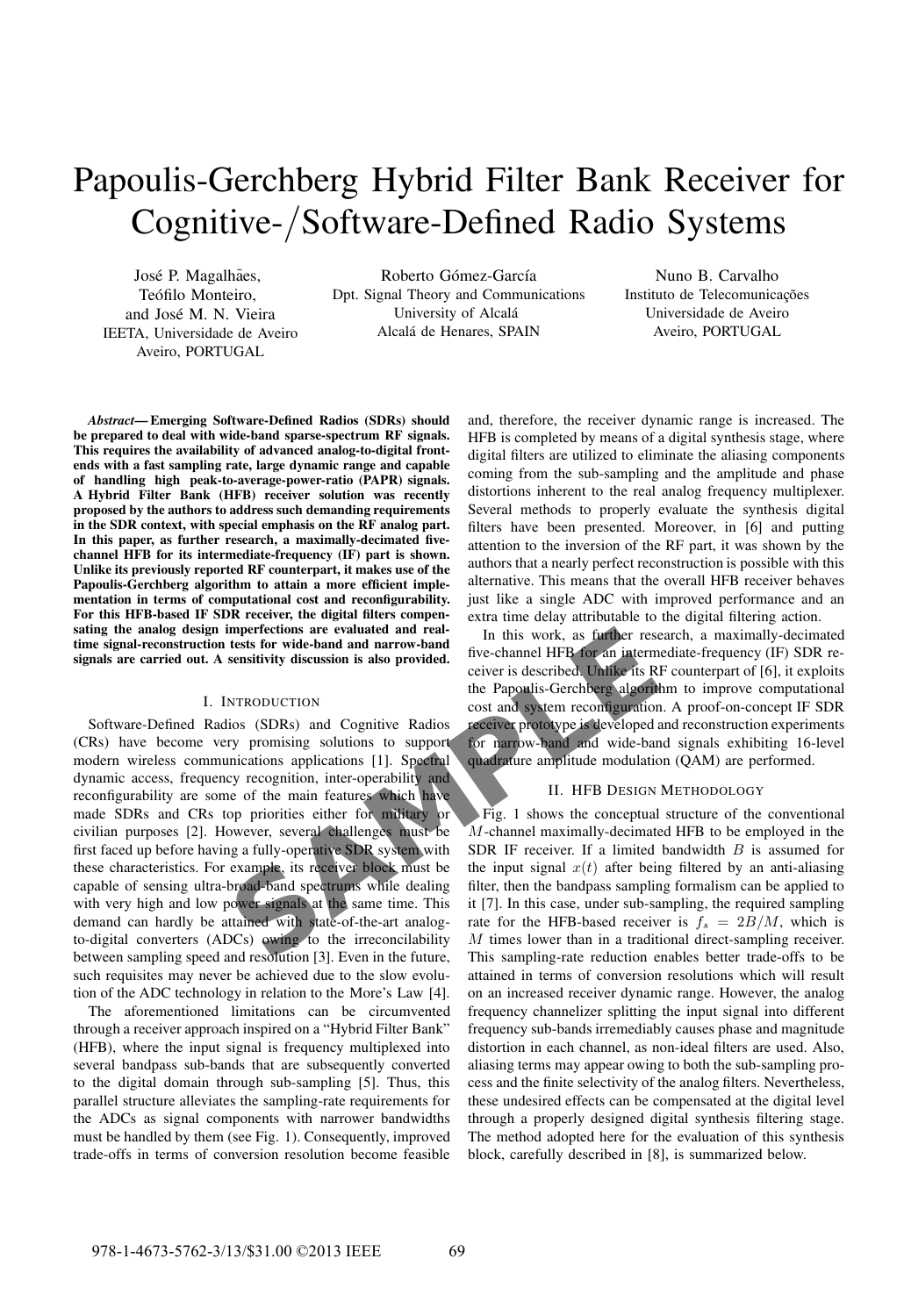

Fig. 1. Conceptual structure of the M-channel maximally-decimated HFB ("AFB" and "SFB" denote "analysis filter bank" and "synthesis filter bank").

The synthesis filters and the analog filters are related through the following equation concerning the whole system:

$$
T_p\left(e^{j\omega}\right) = \frac{1}{MT_s} \sum_{m=0}^{M-1} H_m\left(j\frac{\omega}{T_s} - j\frac{2\pi p}{MT_s}\right) F_m\left(e^{j\omega}\right),
$$
  
\n
$$
p = 0, 1 \dots M - 1 \tag{1}
$$

where  $T_s$  is the sampling period,  $H_m$  represents the frequency response of the analog filters,  $F_m$  is the frequency response of the digital synthesis filters,  $T_{p=0}$  refers to the complete frequency response of the HFB in terms of distortion, and  $T_{p\neq0}$  are the aliasing components of the overall system. For a perfect signal reconstruction, the following must be met:

$$
T_p\left(e^{j\omega}\right) = \begin{cases} e^{-j\omega d} & \text{for } p = 0\\ 0 & \text{for } p = 1, 2 \dots M - 1, \end{cases}
$$
 (2)

which means that the desired distortion for the complete HFB is merely a time delay d whereas the aliasing terms are zero.

By comparing (1) and (2), it is deduced that  $F_m$  is obtained through the inversion of  $H_m$  in relation to the intended  $T_p$ . Moreover, if a finite impulse response (FIR) implementation is chosen, the evaluation of the coefficients for the digital filters is carried out through simple Fourier transformations. Unfortunately, due to the use of FIR filters, a perfect reconstruction as defined by (2) is in general not possible owing to the needed excessive number of coefficients [8]. Thus, a compromise between the order of the filters (i.e., length of the impulse responses) and the performances of the resulting HFB with regard to aliasing and distortion cancelation must be taken.

# III. APPLICATION OF THE PAPOULIS-GERCHBERG ALGORITHM TO THE HFB DESIGN

With the aim of reducing the implementation cost of the digital filters without sacrificing the system performances for certain frequency bands, the Papoulis-Gerchberg algorithm can be used in the HFB design [9]. In the framework of the HFB theory, it allows to optimize the digital synthesis filter responses in some specific spectral regions, called "bands of interest". Indeed, through this algorithm, the digital filter responses are iteratively re-evaluated and truncated in time domain to assure low distortion and aliasing levels for these frequency bands but not outside them. Thus, it is possible to reduce the order of the filters, making them suitable for real-time realizations. The application of the Papoulis-Gerchberg technique to the HFB design is carried out through the following steps:

- 1) Evaluate the synthesis filters for all the spectral axis  $\omega$ using a certain number of coefficients L.
- 2) Define  $\omega_I$  and  $\omega_N$  as the spectral regions of interest and of no interest, respectively, so that  $\omega_I \bigcup \omega_N = \omega$ .
- 3) Calculate the HFB transfer function through (1). This will result in  $\hat{T}_p(e^{j\omega})$  which, owing to the finite-length restriction for the synthesis filter impulse responses, will have non-negligible terms of aliasing and distortion.
- 4) From the previous step, ensure that

$$
\widetilde{T}_p\left(e^{j\omega}\right) = \begin{cases} T_p\left(e^{j\omega}\right) & \text{for } \omega = \omega_I\\ \widetilde{T}_p\left(e^{j\omega}\right) & \text{for } \omega = \omega_N, \end{cases}
$$
\n(3)

which means imposing the perfect reconstruction conditions of (2) for the bands of interest  $\omega_I$ . In the remaining spectral regions  $\omega = \omega_N$ , the distortion and aliasing terms coming from the previous evaluation are kept.

- 5) Re-evaluate the synthesis digital filters through the HFB methodology here presented but now using  $T_p(e^{j\omega})$  as the new goal for the desired HFB frequency response.
- 6) Truncate the resulting synthesis filter impulse response  $f_m(n)$  to the new desired length  $L < L$ , as follows:

$$
\widetilde{f}_m(n) = f_m(n)w(n), \quad m = 0, 1...M - 1,
$$
 (4)

which obtains  $\widetilde{f}_m(n)$  through the multiplication of  $f_m(n)$  by a "box function",  $w(n)$ , defined as

$$
w(n) = \begin{cases} 1 & \text{for} \quad 0 < d - |\widetilde{L}/2| < n < d + |\widetilde{L}/2| < L \\ 0 & \text{otherwise} \end{cases} \tag{5}
$$

where  $d$  is the time delay assumed for the HFB response. 7) Go back to 3) using now  $\tilde{f}_m(n)$  to compute  $F_m(e^{j\omega})$ . Note that, in addition to a lower implementation cost, the Papoulis-Gerchberg algorithm leads to considerable DC power savings for the HFB-based receiver system. Indeed, in a real

CR/SDR scenario, it is not usual for the signal of interest to cover the entire bandwidth of the receiver. Thus, by means of the HFB approach, only those channels inside and closer to the frequencies of interest have to be turned on to process it, resulting in most of the branches powered off at that moment.

# IV. EXAMPLE OF HFB-BASED IF SDR RECEIVER AND REAL-TIME SIGNAL-RECONSTRUCTION TESTS

Following the previous approach, a proof-of-concept HFBbased IF SDR receiver prototype has been implemented and signal-reconstruction experiments have been conducted. The designed receiver system is a five-channel HFB which operates from 50 MHz up to 75 MHz (i.e., 25 MHz of bandwidth). The schematic of the experimental procedure for the signalreconstruction tests is given in Fig. 2. The goal is to evaluate the performances of the devised HFB receiver with regard to an equivalent single-ADC bandpass-sampling receiver. This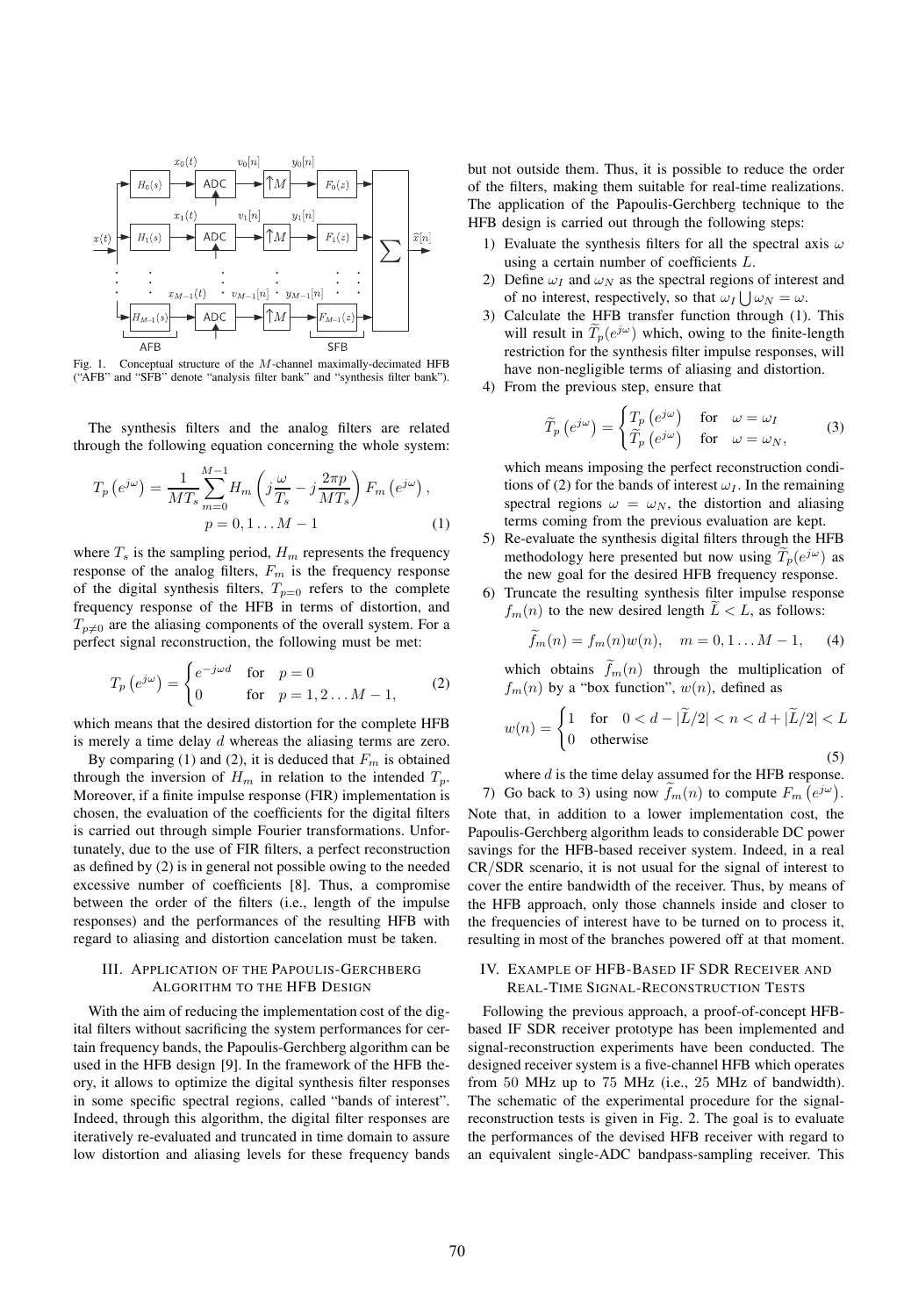

Fig. 2. Schematic of the testing procedure for the real-time signalreconstruction experiment.



Fig. 3. Channel transfer functions of the employed analog filter bank (five lower channels of the lumped-element inverted cochlea IF channelizer of [10]).

means comparing the reconstructed signal  $\hat{x}[n]$  with the original signal  $x[n]$  as acquired by the conventional receiver. For the HFB-based receiver, the sampling rate in each ADC is 10 Msps, that is, five times lower than the minimum one imposed by the Nyquist theorem and adopted for the directsampling case. To generate the real-time signals, a SMU 200A vector signal generator from Rohde & Schwarz was utilized. A Virtex-6 FPGA with an FMC108 4DSP 8-ADC board of 14 bits of resolution was employed for the signal acquisition. To realize the analog filter bank, the five lower channels of the eight-channel lumped-element IF channelizer developed in [10] and bio-inspired in an inverted cochlea solution were employed, by loading the unused ports with  $50-\Omega$  impedances. Fig. 3 draws their channel transfer functions, measured with a HP-8720C vectorial network analyzer (VNA) from Agilent.

For the real-time experiment, two different tests were carried out below. In the first one, the HFB-based IF SDR receiver is feeded with a wide-band signal so that the synthesis filters are evaluated in the whole radio bandwidth. After that, a narrowband signal is chosen and the Papoulis-Gerchberg algorithm is applied to optimize the synthesis filters only for the band of interest. In both cases, the signal reconstruction is done and the approximation errors relative to the time-delayed signal as processed by the direct-sampling receiver are detailed.

## *A. Wide-Band Signal Reconstruction*

For the acquisition of the wide-band signal, the synthesis filters of the HFB must be first evaluated for the entire radio bandwidth. Therefore, using the methodology expounded in Section II, five digital filters with only 200 coefficients have been derived. The resulting channel frequency responses are



Fig. 4. Frequency response magnitude of the evaluated synthesis digital filters for the wide-band signal experiment ( $L = 200$ ).



Fig. 5. Estimated distortion and aliasing levels in the HFB for the wide-band signal experiment  $(L = 200)$ .

shown in Fig. 4. Note that that these filters were designed to operate at baseband frequencies as the bandpass sampling process will downconvert the original spectrum from the third to first Nyquist Zones. Thus, having projected the complete HFB, its performances may be estimated through the expression (1). For the selected number of coefficients, an approximate value of −40 dB of distortion and aliasing terms are predicted in the reconstructed signal  $\hat{x}[n]$  in comparison with  $x[n]$  (see Fig. 5).

For the real-time reconstruction experiment, a 16-QAM test signal with a rate of 20 Msymb/s and a carrier frequency of 62.5 MHz was chosen. The reconstructed and original signals are compared in Fig. 6 in frequency and time domain, showing a fairly-close agreement for both cases. In the time domain, where the representation was normalized to the maximum of  $x[n]$ , the computed deviation mean error was  $\approx 0.05$ .

## *B. Narrow-Band Signal Reconstruction*

In the second test, a 16-QAM signal with a bit rate of 1 Msymb/s and a carrier frequency of 68 MHz was generated. The Papoulis-Gerchberg algorithm, as detailed in Section III, is then applied to the previous HFB evaluation to optimize its response only for the band of interest (65 MHz to 71 MHz). The new synthesis filter responses for  $L = 200$  coefficients are plotted in Fig. 7. As shown, only those filters near or inside the band of interest are considered in the reconstruction process.

Fig. 8 plots the attained reconstruction results in frequency and time domain. In this case, the reconstruction error is even lower, about 0.025 between the normalized  $\hat{x}[n]$  and  $x[n]$ .

Here, it could be checked through the power spectrum analysis of the error signal that although the reconstruction